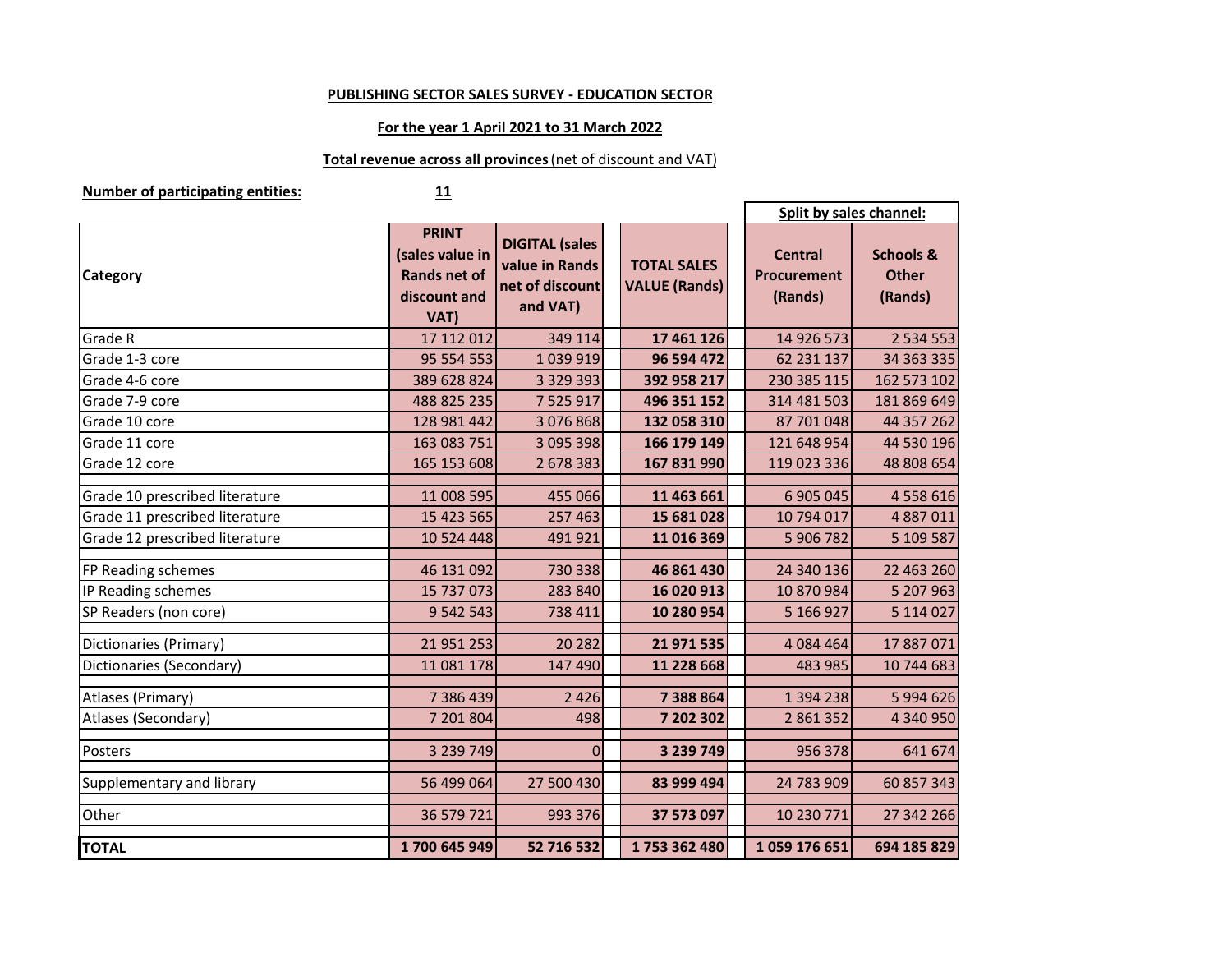### **PUBLISHING SECTOR SALES SURVEY - Education Sector**

### **For the year 1 April 2021 to 31 March 2022**

#### **TOTAL PRINT REVENUE BY PROVINCE** (in Rands net of discount and VAT)

|                                  |                     |                   |               |               |               |               |                      |                   |                     | <b>TOTAL PRINT</b> |
|----------------------------------|---------------------|-------------------|---------------|---------------|---------------|---------------|----------------------|-------------------|---------------------|--------------------|
|                                  |                     |                   |               |               |               |               |                      |                   |                     | <b>SALES VALUE</b> |
| <b>Category</b>                  | <b>Eastern Cape</b> | <b>Free State</b> | Gauteng       | KwaZulu Natal | Limpopo       | Mpumulanga    | <b>Northern Cape</b> | <b>North West</b> | <b>Western Cape</b> | (in Rands net      |
|                                  |                     |                   |               |               |               |               |                      |                   |                     | of discount        |
|                                  |                     |                   |               |               |               |               |                      |                   |                     | and VAT)           |
| <b>Grade R</b>                   | 35 339              | 153 215           | 2 3 8 7 0 9 9 | 5 9 3 1 1 5 5 | 1 343 728     | 119 659       | 68 713               | 6931765           | 141 339             | 17 112 012         |
| Grade 1-3 core                   | 5 856 070           | 6 176 546         | 19 014 799    | 32 077 095    | 4 860 329     | 952 082       | 1020616              | 17 594 319        | 8 002 697           | 95 554 553         |
| Grade 4-6 core                   | 13 140 663          | 25 702 196        | 97 054 564    | 93 046 488    | 48 957 922    | 3 3 6 2 0 7   | 9 248 338            | 53 366 095        | 45 746 352          | 389 628 824        |
| Grade 7-9 core                   | 11 195 256          | 24 440 478        | 122 579 376   | 92 816 717    | 103 211 306   | 9 5 8 5 5 8 5 | 8738670              | 57 653 805        | 58 604 042          | 488 825 235        |
| Grade 10 core                    | 2 240 937           | 4 292 401         | 28 463 720    | 24 146 486    | 40 932 478    | 771626        | 1 291 360            | 12 595 746        | 14 246 689          | 128 981 442        |
| Grade 11 core                    | 2 243 752           | 5 891 219         | 30 670 441    | 27 028 419    | 67 468 285    | 882 949       | 2 2 1 8 3 4          | 13 981 047        | 12 705 805          | 163 083 751        |
| Grade 12 core                    | 9844182             | 4 4 6 7 6 3 2     | 31 351 427    | 26 625 575    | 64 597 710    | 1 388 704     | 2070666              | 10 732 976        | 14 074 736          | 165 153 608        |
| Grade 10 prescribed literature   | 363 016             | 95 613            | 3 2 3 5 7 4   | 2878580       | 2 3 5 2 6 8 2 | 34 25 2       | 68 350               | 738 175           | 1 244 355           | 11 008 595         |
| Grade 11 prescribed literature   | 759 378             | 412 933           | 3 117 679     | 5 172 195     | 3 5 1 1 2 9 1 | 23 750        | 92 770               | 1075 108          | 1 258 462           | 15 423 565         |
| Grade 12 prescribed literature   | 1 169 867           | 202 821           | 2 633 151     | 1964765       | 904 859       | 38763         | 114 224              | 589024            | 2 906 974           | 10 5 24 4 48       |
| <b>FP Reading schemes</b>        | 5 5 1 2 0 8 7       | 1 291 923         | 13 661 207    | 8 8 1 5 2 0 7 | 3 279 277     | 427 632       | 1020384              | 5 5 8 8 5 7 2     | 6 534 804           | 46 131 092         |
| IP reading schemes               | 836 361             | 1 4 1 2 5 0 4     | 2 860 234     | 2 208 537     | 3792156       | 102 805       | 251 515              | 2968385           | 1 304 576           | 15 737 073         |
| SP readers (non core)            | 382 449             | 837 351           | 2 695 062     | 1771199       | 599 417       | 241820        | 278 132              | 1 366 366         | 1 370 745           | 9 542 543          |
| Dictionaries (Primary)           | 444 405             | 177 208           | 11 171 084    | 3 142 348     | 494 793       | 378 575       | 198 378              | 3 3 1 2 4 5 9     | 2 632 003           | 21 951 253         |
| Dictionaries (Secondary)         | 280 359             | 66 447            | 5 947 964     | 2 397 828     | 290 078       | 200 957       | 71711                | 649 761           | 1 176 074           | 11 081 178         |
| <b>Atlases</b> (Primary)         | 134 746             | 118 163           | 2750232       | 1 3 8 1 3 1 8 | 149 609       | 226 809       | 53 830               | 1722328           | 849 404             | 7 386 439          |
| <b>Atlases (Secondary)</b>       | 110 301             | 60 650            | 1695294       | 1 357 012     | 91 504        | 562 307       | 38 051               | 2 5 6 2 7 8 7     | 723 899             | 7 201 804          |
| <b>Posters</b>                   | 36 978              | 29 192            | 1840781       | 280 631       | 13 988        | 1690          | 56 372               | 856 364           | 123 753             | 3 239 749          |
| <b>Supplementary and library</b> | 920 963             | 351 111           | 20 936 543    | 5 7 1 7 4 3 2 | 11 033 720    | 487 413       | 220 515              | 7 247 028         | 9 5 8 4 3 3 8       | 56 499 064         |
| <b>Other</b>                     | 647 233             | 872 232           | 16 662 922    | 2 682 479     | 3 941 472     | 251 654       | 79 251               | 3 889 381         | 7 553 097           | 36 579 721         |
|                                  |                     |                   |               |               |               |               |                      |                   |                     |                    |
| <b>TOTAL</b>                     | 56 154 341          | 77 051 834        | 420 727 151   | 341 441 467   | 361 826 604   | 20 045 240    | 27 193 677           | 205 421 492       | 190 784 142         | 1700 645 949       |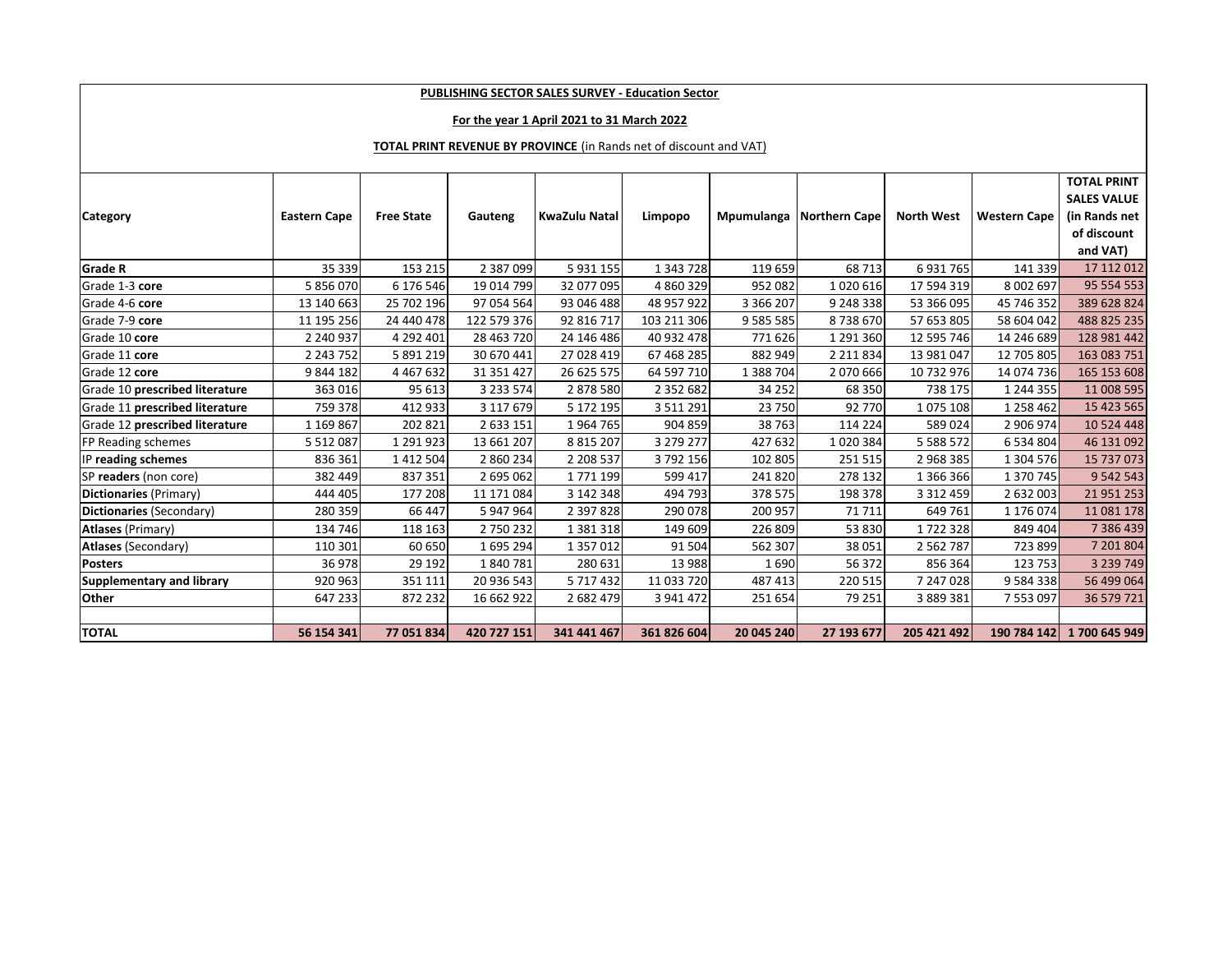| <b>PUBLISHING SECTOR SALES SURVEY - Education Sector</b>             |                     |                   |               |                      |          |            |                      |                   |                     |                                                                                        |
|----------------------------------------------------------------------|---------------------|-------------------|---------------|----------------------|----------|------------|----------------------|-------------------|---------------------|----------------------------------------------------------------------------------------|
| For the year 1 April 2021 to 31 March 2022                           |                     |                   |               |                      |          |            |                      |                   |                     |                                                                                        |
|                                                                      |                     |                   |               |                      |          |            |                      |                   |                     |                                                                                        |
| TOTAL DIGITAL REVENUE BY PROVINCE (in Rands net of discount and VAT) |                     |                   |               |                      |          |            |                      |                   |                     |                                                                                        |
| <b>Category</b>                                                      | <b>Eastern Cape</b> | <b>Free State</b> | Gauteng       | <b>KwaZulu Natal</b> | Limpopo  | Mpumulanga | <b>Northern Cape</b> | <b>North West</b> | <b>Western Cape</b> | <b>TOTAL DIGITAL</b><br><b>SALES VALUE</b><br>(in Rands net<br>of discount<br>and VAT) |
| <b>Grade R</b>                                                       | 35 170              | 2931              | 58 408        | 202 837              | 68       | 0          | 0                    | 35 170            | 14 5 30             | 349 114                                                                                |
| Grade 1-3 core                                                       | 39 917              | 84 560            | 270 598       | 299 783              | 40839    | 13 3 27    | 27819                | 184 794           | 78 281              | 1039919                                                                                |
| Grade 4-6 core                                                       | 107 752             | 130 003           | 1 3 1 7 6 4 1 | 773 538              | 154 601  | 44 5 65    | 82 408               | 335 335           | 383 549             | 3 3 2 9 3 9 3                                                                          |
| Grade 7-9 core                                                       | 1 2 3 4             | 892               | 4820692       | 14 088               | 1 2 0 2  | 7606       | 389                  | 537               | 2 679 277           | 7 5 2 5 9 1 7                                                                          |
| Grade 10 core                                                        | 18 4 47             | 25 478            | 1 5 3 4 4 4 9 | 200 928              | 102 479  | 8474       | 11939                | 54 852            | 1 120 824           | 3 076 868                                                                              |
| Grade 11 core                                                        | 15 5 38             | 49 780            | 1 409 842     | 227 089              | 101 768  | 10 4 08    | 20 4 22              | 56 551            | 1 204 002           | 3 095 398                                                                              |
| Grade 12 core                                                        | 163                 | 213               | 1 091 260     | 12 175               |          |            | 62                   | 0                 | 1 574 510           | 2 678 383                                                                              |
| Grade 10 prescribed literature                                       | $\Omega$            | $\Omega$          | 220 478       | 375                  | O        |            | O                    | $\Omega$          | 234 213             | 455 066                                                                                |
| Grade 11 prescribed literature                                       | <sub>0</sub>        |                   | 155 837       | 77                   | $\Omega$ | $\Omega$   | 0                    | 68                | 101 481             | 257 463                                                                                |
| Grade 12 prescribed literature                                       | <sub>0</sub>        | $\Omega$          | 196 345       | $\Omega$             | O        | ŋ          | $\Omega$             | 523               | 295 053             | 491 921                                                                                |
| <b>FP Reading schemes</b>                                            | 86                  | 174               | 2885          | 58                   | $\Omega$ | O          | 43                   | $\Omega$          | 727 092             | 730 338                                                                                |
| IP reading schemes                                                   | 191                 | $\overline{0}$    | 197 048       | 216                  | O        | $\Omega$   | 0                    | $\Omega$          | 86 386              | 283 840                                                                                |
| SP readers (non core)                                                | $\overline{0}$      | $\Omega$          | 333 404       | 805                  | O        | 64         | 0                    |                   | 404 138             | 738 411                                                                                |
| Dictionaries (Primary)                                               | $\Omega$            | $\Omega$          | 6909          | 63                   | O        | ŋ          | $\Omega$             | 4 2 8 4           | 9027                | 20 28 2                                                                                |
| Dictionaries (Secondary)                                             | 88                  | $\Omega$          | 12 473        | 4 1 5 0              | $\Omega$ | O          | 0                    | 118 683           | 12 096              | 147 490                                                                                |
| <b>Atlases (Primary)</b>                                             | $\mathbf{0}$        | $\Omega$          | 0             | 312                  | O        | O          | 0                    | 0                 | 2 1 1 4             | 2 4 2 6                                                                                |
| Atlases (Secondary)                                                  | $\Omega$            | $\Omega$          | 428           | $\Omega$             | O        | O          | 0                    |                   | 70                  | 498                                                                                    |
| <b>Posters</b>                                                       | $\Omega$            | $\Omega$          | $\Omega$      |                      | $\Omega$ | O          | 0                    | $\Omega$          | $\Omega$            | $\mathbf{0}$                                                                           |
| Supplementary and library                                            | 1076                | 813               | 8 257 106     | 213 531              | 695      | 689        | 272                  | 66 425            | 18 959 824          | 27 500 430                                                                             |
| <b>Other</b>                                                         | 11 203              | 800               | 513 467       | 31 691               | 800      | 181 355    | 0                    | 1053              | 253 006             | 993 376                                                                                |
|                                                                      |                     |                   |               |                      |          |            |                      |                   |                     |                                                                                        |
| <b>TOTAL</b>                                                         | 230 864             | 295 644           | 20 398 270    | 1981714              | 402 453  | 266 487    | 143 354              | 858 275           | 28 139 472          | 52 716 532                                                                             |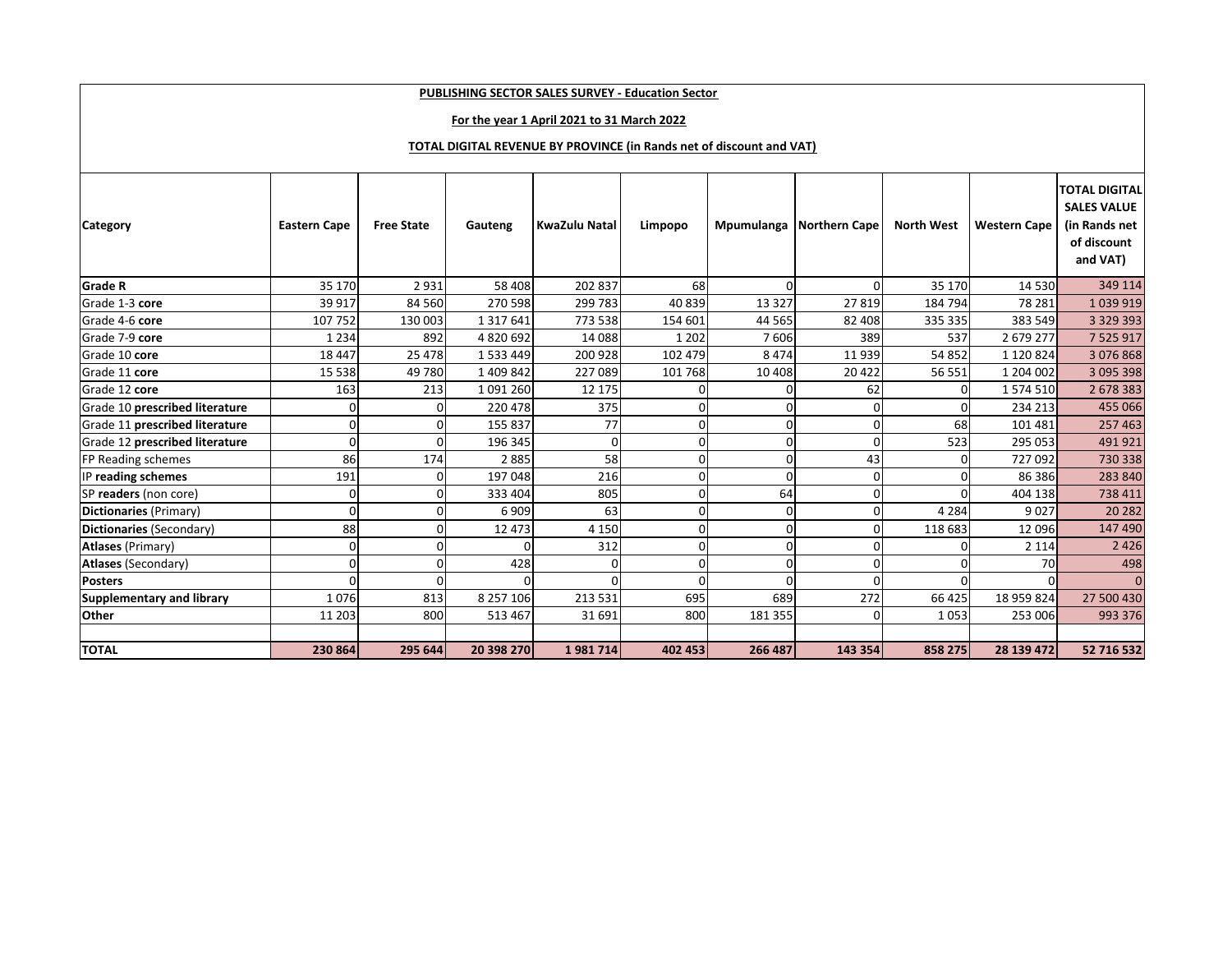| PUBLISHING SECTOR SALES SURVEY - Education Sector                            |                     |                   |               |                      |                |               |                          |                   |                     |                                                                                                                                          |  |
|------------------------------------------------------------------------------|---------------------|-------------------|---------------|----------------------|----------------|---------------|--------------------------|-------------------|---------------------|------------------------------------------------------------------------------------------------------------------------------------------|--|
| For the year 1 April 2021 to 31 March 2022                                   |                     |                   |               |                      |                |               |                          |                   |                     |                                                                                                                                          |  |
|                                                                              |                     |                   |               |                      |                |               |                          |                   |                     |                                                                                                                                          |  |
| Total revenue through Central Procurement (in Rands net of discount and VAT) |                     |                   |               |                      |                |               |                          |                   |                     |                                                                                                                                          |  |
| <b>Category</b>                                                              | <b>Eastern Cape</b> | <b>Free State</b> | Gauteng       | <b>KwaZulu Natal</b> | Limpopo        |               | Mpumulanga Northern Cape | <b>North West</b> | <b>Western Cape</b> | <b>TOTAL SALES</b><br><b>VALUE</b><br><b>THROUGH</b><br><b>CENTRAL</b><br><b>PROCUREMENT</b><br>(in Rands net of<br>discount and<br>VAT) |  |
| <b>Grade R</b>                                                               | 50 090              | 130 686           | 703 072       | 5 837 611            | 1 204 928      | 83 345        | 27517                    | 6868959           | 20 3 64             | 14 926 573                                                                                                                               |  |
| Grade 1-3 core                                                               | 4 4 3 6 7 2 9       | 5 456 101         | 2 540 610     | 25 576 030           | 3 2 5 1 6 5 1  | 623 061       | 644 924                  | 16 327 253        | 3 374 778           | 62 231 137                                                                                                                               |  |
| Grade 4-6 core                                                               | 9 0 3 6 9 2 1       | 19 542 497        | 9 432 718     | 70 338 643           | 45 517 656     | 881713        | 7022364                  | 51 674 923        | 16 937 681          | 230 385 115                                                                                                                              |  |
| Grade 7-9 core                                                               | 5 506 775           | 17 020 960        | 24 680 102    | 69 472 385           | 100 220 003    | 7 2 2 4 4 9 7 | 6 3 6 1 1 7 4            | 55 883 784        | 28 111 824          | 314 481 503                                                                                                                              |  |
| Grade 10 core                                                                | 750 658             | 2 634 095         | 5 244 157     | 18 479 795           | 40 409 908     | 118 087       | 733 645                  | 12 255 659        | 7 075 044           | 87 701 048                                                                                                                               |  |
| Grade 11 core                                                                | 577010              | 4 539 630         | 7 236 937     | 20 346 896           | 66 910 693     | 313 831       | 1642446                  | 13 765 006        | 6 3 1 6 5 0 4       | 121 648 954                                                                                                                              |  |
| Grade 12 core                                                                | 8 147 159           | 2 577 402         | 6 177 640     | 19 730 506           | 63 859 377     | 774 509       | 1 406 947                | 10 413 989        | 5935809             | 119 023 336                                                                                                                              |  |
| Grade 10 prescribed literature                                               | 236 470             | 3 1 6 8           | 885 348       | 2074 404             | 2 2 8 4 0 7 0  | O             | 61 075                   | 702 672           | 657838              | 6 905 045                                                                                                                                |  |
| Grade 11 prescribed literature                                               | 600 801             | 334 772           | 1 000 611     | 3 621 794            | 3 473 194      | $\Omega$      | 46 780                   | 1008 657          | 707 409             | 10 794 017                                                                                                                               |  |
| Grade 12 prescribed literature                                               | 844 138             | 116 589           | 501 519       | 1 3 2 6 6 4 1        | 874 580        | $\Omega$      | 88 340                   | 532 006           | 1622969             | 5 906 782                                                                                                                                |  |
| FP Reading schemes                                                           | 4722016             | 1080369           | 2 916 099     | 6 0 2 1 9 5 4        | 3 0 3 5 2 0 9  | 34 211        | 342 348                  | 5 309 720         | 878 211             | 24 340 136                                                                                                                               |  |
| IP reading schemes                                                           | 781 650             | 1098541           | 577 764       | 1652815              | 3 594 921      | 81 634        | 186 664                  | 2 813 233         | 83 762              | 10 870 984                                                                                                                               |  |
| SP readers (non core)                                                        | 289 127             | 581 325           | 508 313       | 1 380 128            | 585 198        | 212 566       | 91 541                   | 1 272 713         | 246 016             | 5 166 927                                                                                                                                |  |
| Dictionaries (Primary)                                                       | 59 840              | 0                 | 1 3 5 9 9 4 4 | 26 688               | 0              | 0             | 2 1 6 6                  | 2 635 825         |                     | 4 0 8 4 4 6 4                                                                                                                            |  |
| Dictionaries (Secondary)                                                     | 2 7 7 6             | $\Omega$          | 52 382        | 19 5 19              | $\mathbf 0$    | $\Omega$      | 309                      | 408 853           | 147                 | 483 985                                                                                                                                  |  |
| <b>Atlases (Primary)</b>                                                     | 11 305              | $\Omega$          | 27 693        |                      | $\overline{0}$ | $\Omega$      | $\Omega$                 | 1 3 3 9 9 9 4     | 15 247              | 1 394 238                                                                                                                                |  |
| <b>Atlases (Secondary)</b>                                                   | 1947                | $\Omega$          | 53 278        | 19 3 30              | $\Omega$       | 363 352       | $\Omega$                 | 2 2 9 4 2 7 5     | 129 168             | 2 861 352                                                                                                                                |  |
| <b>Posters</b>                                                               | 27 5 61             | 21 661            | 12 040        | 77 548               | 4 5 9 4        | 662           | 6538                     | 803 198           | 2 5 7 5             | 956 378                                                                                                                                  |  |
| <b>Supplementary and library</b>                                             | 148 219             | 815               | 4 8 9 6 4 5 6 | 2 2 4 7 8 4 9        | 10 668 155     | 10 801        | 10 508                   | 6728651           | 72 455              | 24 783 909                                                                                                                               |  |
| Other                                                                        | 412 687             | 573 773           | 396 358       | 1 146 169            | 3 817 295      | 194 005       | 44 7 78                  | 3 599 610         | 46 097              | 10 230 771                                                                                                                               |  |
|                                                                              |                     |                   |               |                      |                |               |                          |                   |                     |                                                                                                                                          |  |
| <b>TOTAL</b>                                                                 | 36 643 877          | 55 712 384        | 69 203 037    | 249 396 706          | 349 711 432    | 10 916 274    | 18 720 064               | 196 638 980       | 72 233 897          | 1059 176 651                                                                                                                             |  |